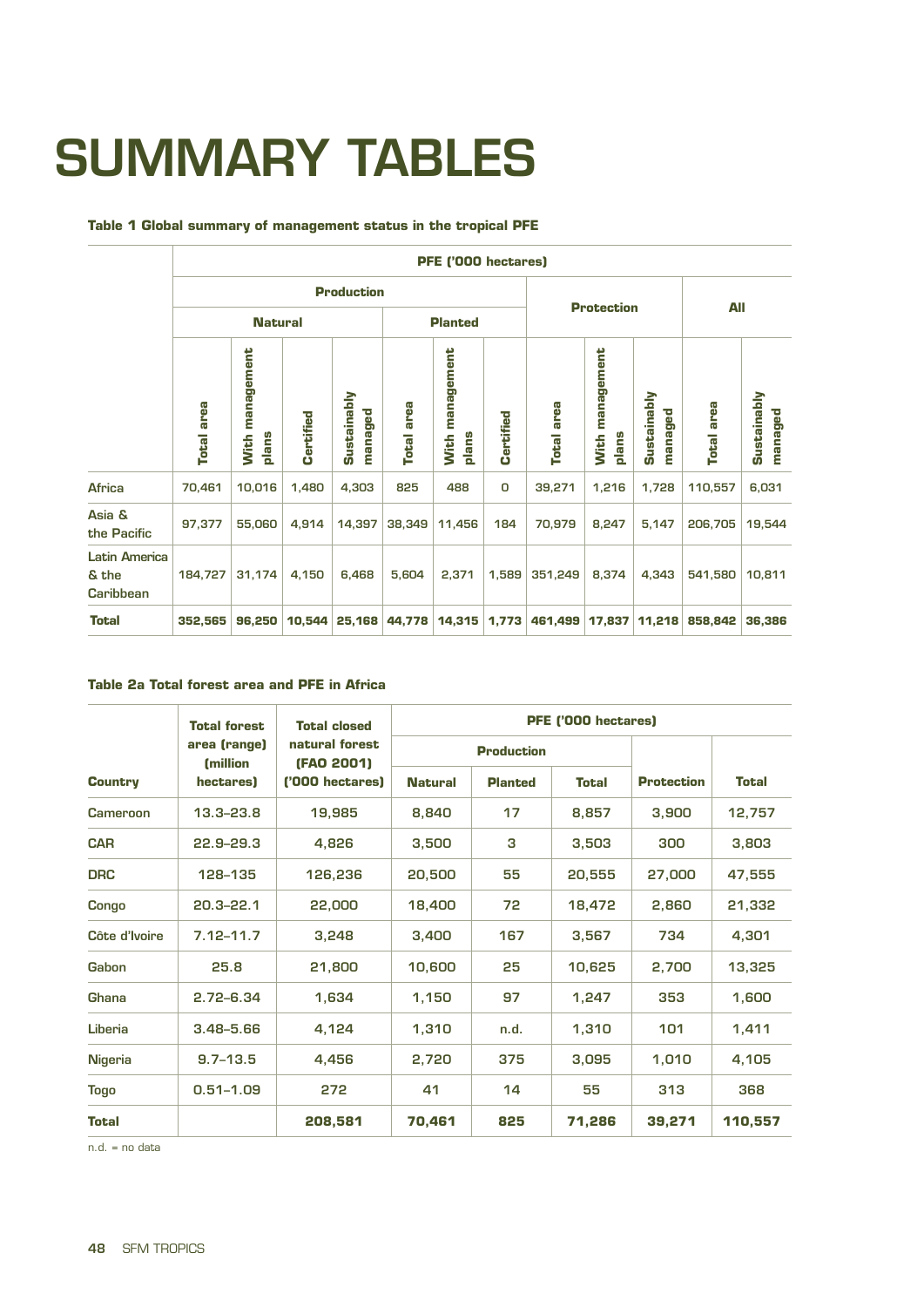|                         |                      |                                                      | <b>Natural</b>                     |                  |                               | <b>Planted</b>       |                                    |                  |  |
|-------------------------|----------------------|------------------------------------------------------|------------------------------------|------------------|-------------------------------|----------------------|------------------------------------|------------------|--|
| <b>Country</b>          | <b>Total</b><br>area | <b>Allocated to</b><br>concessions/<br>under licence | <b>With</b><br>management<br>plans | <b>Certified</b> | <b>Sustainably</b><br>managed | <b>Total</b><br>area | <b>With</b><br>management<br>plans | <b>Certified</b> |  |
| Cameroon                | 8,840                | 4,950                                                | 1,760                              | O                | 500                           | 17                   | n.d.                               | O                |  |
| <b>CAR</b>              | 3,500                | 2,920                                                | 650                                | 0                | 186                           | 3                    | n.d.                               | 0                |  |
| <b>DRC</b>              | 20,500               | 15,500                                               | 1,080                              | 0                | 284                           | 55                   | 40                                 | 0                |  |
| <b>Congo</b>            | 18,400               | 8,440                                                | 1,300                              | $\Omega$         | 1,300                         | 72                   | 45                                 | 0                |  |
| <b>Côte</b><br>d'Ivoire | 3.400                | 1,870                                                | 1,110                              | $\Omega$         | 277                           | 167                  | 120                                | $\Omega$         |  |
| Gabon                   | 10,600               | 6,923                                                | 2,310                              | 1,480            | 1,480                         | 25                   | 10 <sup>1</sup>                    | 0                |  |
| <b>Ghana</b>            | 1,150                | 1,035                                                | 1,150                              | O                | 270                           | 97                   | 97                                 | $\Omega$         |  |
| Liberia                 | 1,310                | 1,310                                                | 0                                  | O                | 0                             | n.d.                 | 0                                  | 0                |  |
| <b>Nigeria</b>          | 2,720                | 1,060                                                | 650                                | O                | n.d.                          | 375                  | 175                                | 0                |  |
| <b>Togo</b>             | 41                   | 41                                                   | 5.5                                | O                | 5.5                           | 14                   | 1.2                                | 0                |  |
| <b>Total</b>            | 70,461               | 44,049                                               | 10,016                             | 1.480            | 4.303                         | 825                  | 488                                | 0                |  |

# **Table 2b Management of the production PFE in Africa ('000 hectares)**

#### **Table 2c Management of the protection PFE in Africa ('000 hectares)**

| <b>Country</b> | <b>Total area</b> | <b>Attributed</b><br>to <b>IUCN</b><br>categories I-IV | <b>Allocated for</b><br>soil and water<br>protection | With<br>management<br>plans | <b>Sustainably</b><br>managed |
|----------------|-------------------|--------------------------------------------------------|------------------------------------------------------|-----------------------------|-------------------------------|
| Cameroon       | 3,900             | 2,650                                                  | n.d.                                                 | n.d.                        | n.d.                          |
| <b>CAR</b>     | 300               | 3,090                                                  | 5.7                                                  | n.d.                        | n.d.                          |
| <b>DRC</b>     | 27,000            | 9,320                                                  | n.d.                                                 | n.d.                        | O                             |
| Congo          | 2,860             | 2,860                                                  | 3,660                                                | 380                         | 380                           |
| Côte d'Ivoire  | 734               | 734                                                    | 195                                                  | 345                         | 150                           |
| <b>Gabon</b>   | 2,700             | 570                                                    | 0                                                    | 491                         | $1,090*$                      |
| <b>Ghana</b>   | 353               | 174                                                    | n.d.                                                 | n.d.                        | 108                           |
| Liberia        | 101               | 101                                                    | O                                                    | 0                           | O                             |
| <b>Nigeria</b> | 1,010             | 1,010                                                  | n.d.                                                 | n.d.                        | n.d.                          |
| <b>Togo</b>    | 313               | 60.9                                                   | 200                                                  | n.d.                        | n.d.                          |
| <b>Total</b>   | 39,271            | 20,570                                                 | 4,061                                                | 1,216                       | 1.728                         |

\* Includes 599,000 hectares in the Minkebe National Park and Forest Reserve, for which a management plan is in the final stages of preparation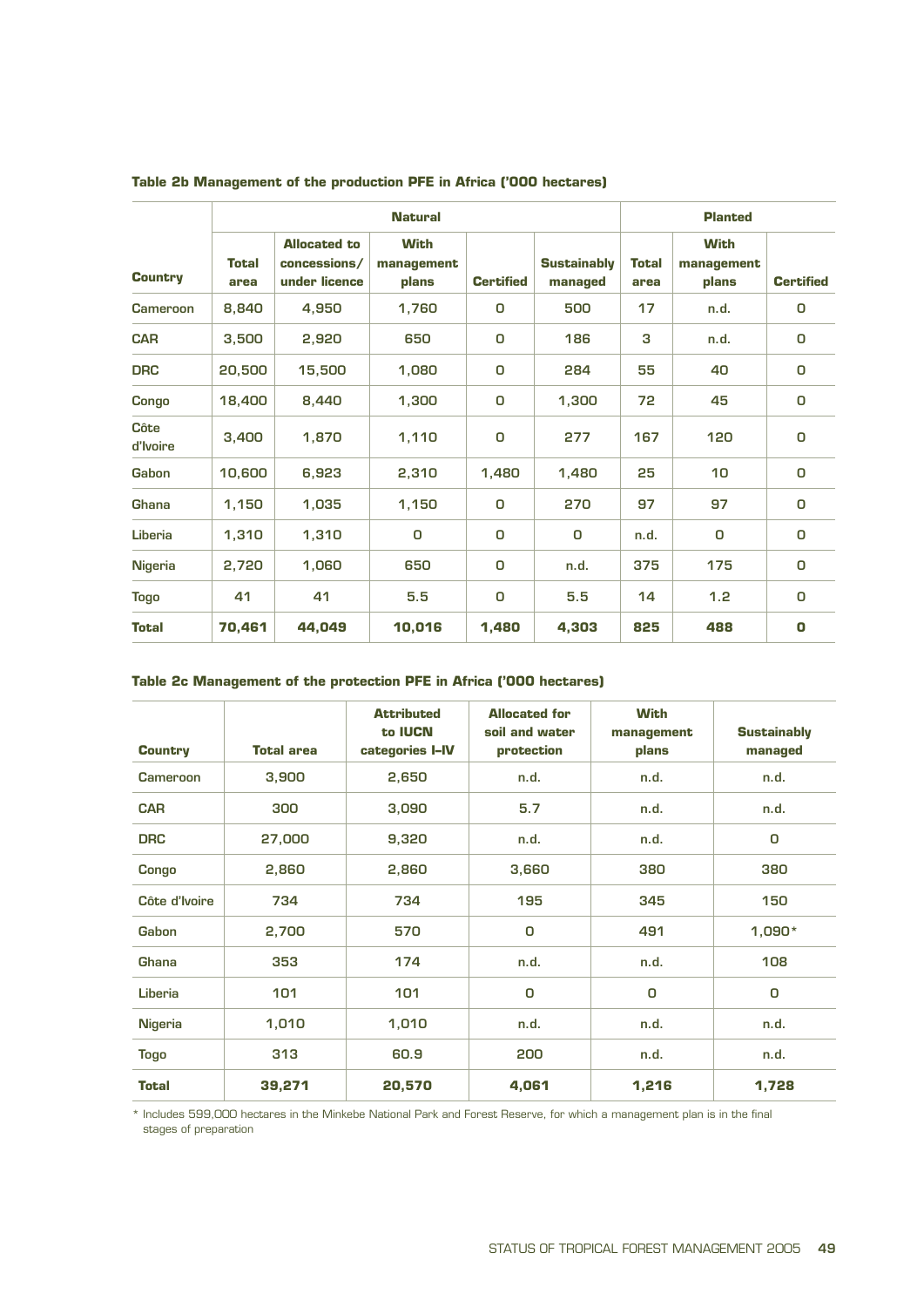|                    | <b>Total</b>                 |                                       | PFE ('000 hectares) |                   |              |                   |              |  |  |  |
|--------------------|------------------------------|---------------------------------------|---------------------|-------------------|--------------|-------------------|--------------|--|--|--|
|                    | forest area<br>(range)       | <b>Total closed</b><br>natural forest |                     | <b>Production</b> |              |                   |              |  |  |  |
| <b>Country</b>     | <b>Imillion</b><br>hectares) | (FAO 2001)<br>('000 hectares)         | <b>Natural</b>      | <b>Planted</b>    | <b>Total</b> | <b>Protection</b> | <b>Total</b> |  |  |  |
| Cambodia           | $9.33 - 11.1$                | 5,500                                 | 3,460               | 17                | 3,477        | 4,620             | 8,097        |  |  |  |
| Fiji               | $0.82 - 0.93$                | 747                                   | 0                   | 113               | 113          | 241               | 354          |  |  |  |
| India              | 64.1-76.8                    | $22,500*$                             | 13,500              | 32,600            | 46,100       | 25,600            | 71,700       |  |  |  |
| Indonesia          | 105-120                      | 100,382                               | 46,000              | 2,500             | 48,500       | 22,500            | 71,000       |  |  |  |
| <b>Malaysia</b>    | 19.3-19.5                    | 19,148                                | 11,200              | 183               | 11,383       | 3.210             | 14,593       |  |  |  |
| <b>Myanmar</b>     | 34.4                         | 32,700                                | 9.700               | 710               | 10.410       | 3.300             | 13,710       |  |  |  |
| <b>PNG</b>         | 30.6                         | 30,150                                | 8.700               | 80                | 8.780        | 1.700             | 10.480       |  |  |  |
| <b>Philippines</b> | $5.4 - 7.2$                  | 5.288                                 | 4,700               | 274               | 4.974        | 1.540             | 6,514        |  |  |  |
| <b>Thailand</b>    | 13.0-14.8                    | 10,127                                | 0                   | 1,870             | 1,870        | 8,260             | 10,130       |  |  |  |
| Vanuatu            | 0.902                        | 442                                   | 117                 | 2.10              | 119          | 8.37              | 127          |  |  |  |
| <b>Total</b>       |                              | 204.484                               | 97.377              | 38,349            | 135,726      | 70.979            | 206,705      |  |  |  |

# **Table 3a Total forest area and PFE in Asia & the Pacific**

\* Tropical only

## **Table 3b Management of the production PFE in Asia & the Pacific ('000 hectares)**

|                    |                      |                                                      | <b>Natural</b>              |                  |                               | <b>Planted</b>       |                             |                  |  |
|--------------------|----------------------|------------------------------------------------------|-----------------------------|------------------|-------------------------------|----------------------|-----------------------------|------------------|--|
| <b>Country</b>     | <b>Total</b><br>area | <b>Allocated to</b><br>concessions/<br>under licence | With<br>management<br>plans | <b>Certified</b> | <b>Sustainably</b><br>managed | <b>Total</b><br>area | With<br>management<br>plans | <b>Certified</b> |  |
| Cambodia           | 3,460                | $3,370*$                                             | 150                         | 0                | 0                             | 17                   | 7                           | 0                |  |
| Fiji               | O                    | n.a.                                                 | n.a.                        | n.a.             | n.a.                          | 113                  | 90                          | 0                |  |
| India              | 13,500               | 13,500                                               | 9,720                       | 0                | 4,800                         | 32,600               | 8,150                       | 0                |  |
| Indonesia          | 46,000               | 43.200                                               | 18,400                      | 275              | 2,940                         | 2,500                | 2,500                       | 0.152            |  |
| <b>Malaysia</b>    | 11,200               | 6,790                                                | 11,200                      | 4,620            | 4,790                         | 183                  | 183                         | 183              |  |
| <b>Myanmar</b>     | 9,700                | n.a.                                                 | 9,700                       | 0                | 291                           | 710                  | 0                           | 0                |  |
| <b>PNG</b>         | 8,700                | 5,600                                                | 4,980                       | 19               | 1,500                         | 80                   | n.d.                        | $\Omega$         |  |
| <b>Philippines</b> | 4,700                | n.d.                                                 | 910                         | 0                | 76                            | 274                  | 274                         | 0                |  |
| <b>Thailand</b>    | O                    | n.a.                                                 | n.a.                        | n.a.             | n.a.                          | 1,870                | 250                         | 1                |  |
| <b>Vanuatu</b>     | 117                  | n.d.                                                 | O                           | 0                | 0                             | 2.1                  | 2.1                         | 0                |  |
| <b>Total</b>       | 97,377               | 69,090                                               | 55,060                      | 4,914            | 14,397                        | 38,349               | 11,456                      | 184              |  |

\* Suspended

n.a. = not applicable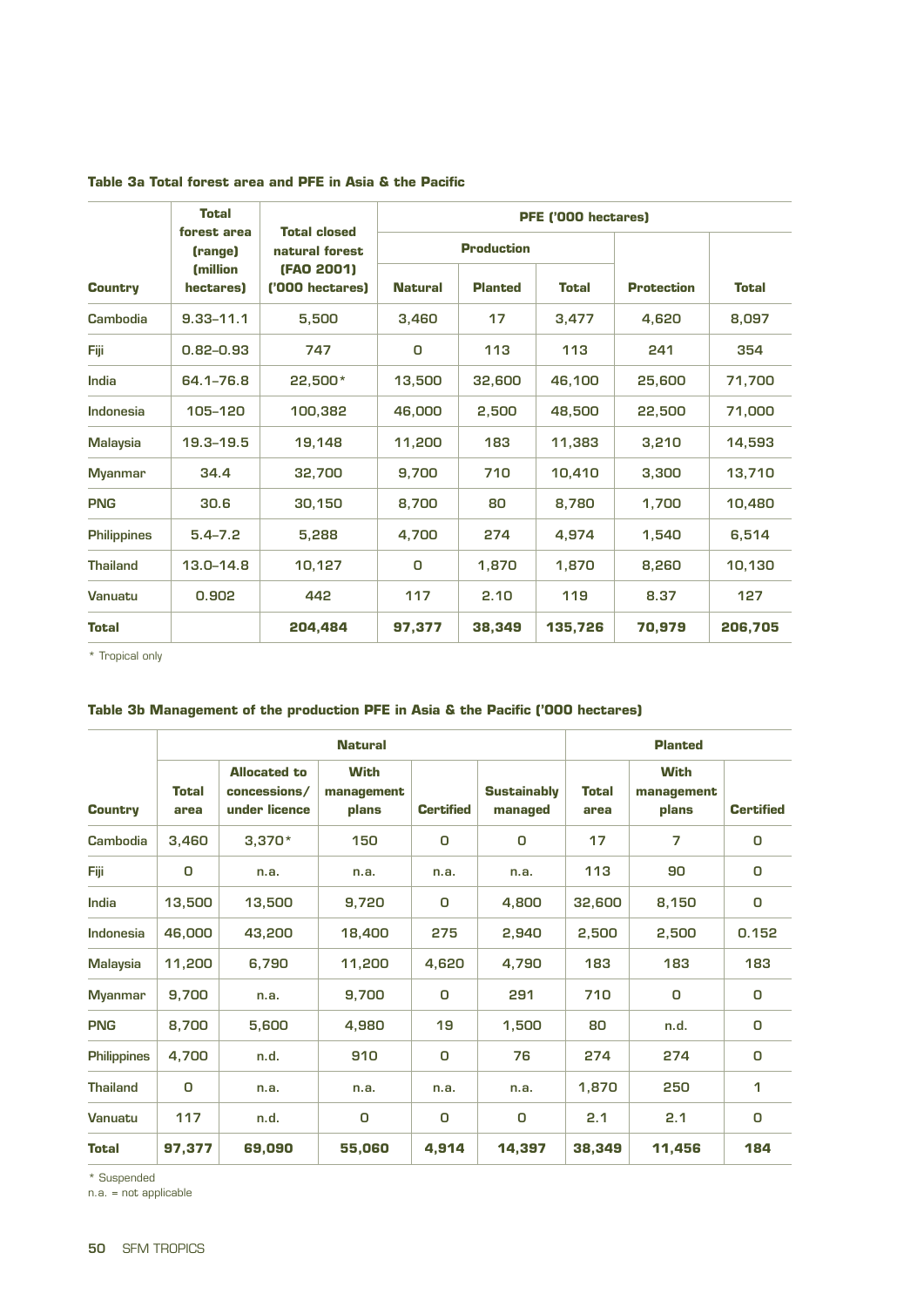| <b>Country</b>     | <b>Total area</b> | <b>Attributed</b><br>to <b>IUCN</b><br>categories I-IV | <b>Allocated for</b><br>soil and water<br>protection | <b>With</b><br>management<br>plans | <b>Sustainably</b><br>managed |
|--------------------|-------------------|--------------------------------------------------------|------------------------------------------------------|------------------------------------|-------------------------------|
| Cambodia           | 4,620             | 3,360                                                  | 4,200                                                | n.d.                               | n.d.                          |
| Fiji               | 241               | з                                                      | 18                                                   | 37                                 | 55                            |
| India              | 25,600            | 3,060                                                  | n.d.                                                 | n.d.                               | n.d.                          |
| Indonesia          | 22,500            | 14,400                                                 | 16,000                                               | 5,000                              | 1,360                         |
| <b>Malaysia</b>    | 3,210             | 1,400                                                  | 3,210                                                | 3,210                              | 3,210                         |
| <b>Myanmar</b>     | 3,300             | 195                                                    | 6,560                                                | n.d.                               | n.d.                          |
| <b>PNG</b>         | 1,700             | 362                                                    | n.d.                                                 | n.d.                               | n.d.                          |
| <b>Philippines</b> | 1,540             | 1,540                                                  | n.d.                                                 | n.d.                               | n.d.                          |
| <b>Thailand</b>    | 8,260             | 5,450                                                  | 9,320                                                | n.d.                               | 522                           |
| Vanuatu            | 8.37              | 0                                                      | n.d.                                                 | n.d.                               | n.d.                          |
| <b>Total</b>       | 70,979            | 29,770                                                 | 39,308                                               | 8,247                              | 5,147                         |

## **Table 3c Management of the protection PFE in Asia & the Pacific ('000 hectares)**

#### **Table 4a Total forest area and PFE in Latin America & the Caribbean**

|                             | <b>Total forest</b>             | <b>Total closed</b>          | PFE ('000 hectares) |                   |         |                   |              |  |  |  |
|-----------------------------|---------------------------------|------------------------------|---------------------|-------------------|---------|-------------------|--------------|--|--|--|
|                             | area (range)<br><b>Imillion</b> | natural forest<br>(FAO 2001) |                     | <b>Production</b> |         |                   |              |  |  |  |
| <b>Country</b>              | hectares)                       | ('000 hectares)              | <b>Natural</b>      | <b>Planted</b>    |         | <b>Protection</b> | <b>Total</b> |  |  |  |
| <b>Bolivia</b>              | $52.2 - 59.5$                   | 47.999                       | 17,000              | 60                | 17,060  | 14.700            | 31,760       |  |  |  |
| <b>Brazil</b>               | 444-544                         | 489,515                      | 98,100              | 3,810             | 101,910 | 271,000           | 372,910      |  |  |  |
| Colombia                    | 49.6-65.6                       | 51.437                       | 5,500               | 148               | 5.648   | 8,860             | 14.508       |  |  |  |
| Ecuador                     | $8.40 - 11.4$                   | 10,854                       | 3,100               | 164               | 3,264   | 4,300             | 7,564        |  |  |  |
| Guatemala                   | $2.85 - 4.29$                   | 2,824                        | 1,140               | 71                | 1,211   | 1,240             | 2,451        |  |  |  |
| Guyana                      | 16.9                            | 16,916                       | 5,450               | 12                | 5,462   | 980               | 6.442        |  |  |  |
| <b>Honduras</b>             | 5.38                            | 3,811                        | 1,590               | 48                | 1,638   | 1,600             | 3,238        |  |  |  |
| <b>Mexico</b>               | $55.2 - 64.0$                   | 33,120                       | 7,880               | 100               | 7,980   | 5,600             | 13,580       |  |  |  |
| Panama                      | $2.88 - 3.48$                   | 3,052                        | 350                 | 56                | 406     | 1,580             | 1,986        |  |  |  |
| Peru                        | 65.2-86.4                       | 64.204                       | 24,600              | 250               | 24,850  | 16,300            | 41,150       |  |  |  |
| <b>Suriname</b>             | $13.6 - 14.8$                   | 14,100                       | 6,890               | 7                 | 6,897   | 4,430             | 11,327       |  |  |  |
| <b>Trinidad</b><br>& Tobago | $0.248 - 0.259$                 | 250                          | 127                 | 15.4              | 142.4   | 59.1              | 201.5        |  |  |  |
| Venezuela                   | 49.9-55.0                       | 49,926                       | 13,000              | 863               | 13,863  | 20,600            | 34,463       |  |  |  |
| <b>Total</b>                |                                 | 788,008                      | 184,727             | 5.604             | 190,331 | 351.249           | 541,581      |  |  |  |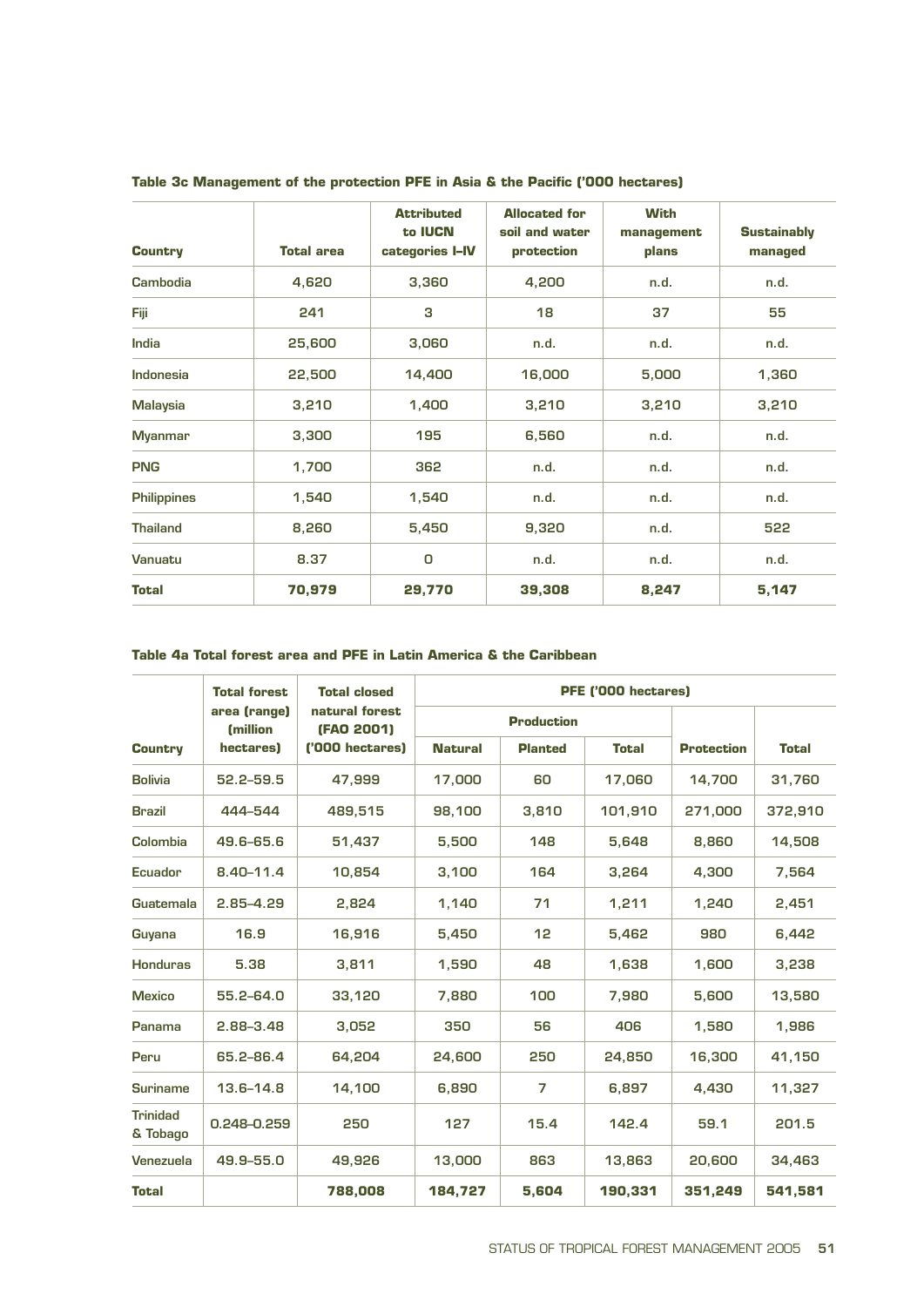|                             |                      |                                                      | <b>Natural</b>                     |                  |                               | <b>Planted</b>       |                                    |                  |  |
|-----------------------------|----------------------|------------------------------------------------------|------------------------------------|------------------|-------------------------------|----------------------|------------------------------------|------------------|--|
| <b>Country</b>              | <b>Total</b><br>area | <b>Allocated to</b><br>concessions/<br>under licence | <b>With</b><br>management<br>plans | <b>Certified</b> | <b>Sustainably</b><br>managed | <b>Total</b><br>area | <b>With</b><br>management<br>plans | <b>Certified</b> |  |
| <b>Bolivia</b>              | 17.000               | 5.470                                                | 5.470                              | 2.210            | 2.210                         | 60                   | n.d.                               | 0                |  |
| <b>Brazil</b>               | 98.100               | n.a.                                                 | 5.250                              | 1,160            | 1,360                         | 3.810                | 1.350                              | 1,350            |  |
| Colombia                    | 5.500                | 2.150                                                | n.d.                               | 0                | 200                           | 148                  | 80                                 | 58               |  |
| Ecuador                     | 3,100                | n.d.                                                 | 65                                 | $\Omega$         | 101                           | 164                  | 65                                 | 21.3             |  |
| Guatemala                   | 1.140                | 540                                                  | 697                                | 520              | 672                           | 71                   | 25                                 | 7.57             |  |
| Guyana                      | 5.450                | 3,800                                                | 3,730                              | 0                | 520                           | 12                   | 0                                  | 0                |  |
| <b>Honduras</b>             | 1.590                | 1.070                                                | 671                                | 37               | 187                           | 48                   | 28                                 | 0                |  |
| <b>Mexico</b>               | 7,880                | 8,600                                                | 8,600                              | 163              | 163                           | 100                  | 34                                 | $\Omega$         |  |
| Panama                      | 350                  | 86                                                   | 63                                 | 0                | 0                             | 56                   | 32                                 | 12.2             |  |
| Peru                        | 24.600               | 8.000                                                | 5.000                              | 59.5             | 560                           | 200-300              | 8                                  | $\Omega$         |  |
| <b>Suriname</b>             | 6,890                | 1.740                                                | 73                                 | 0                | 0                             | 7                    | 7                                  | $\Omega$         |  |
| <b>Trinidad</b><br>& Tobago | 127                  | 75                                                   | 75                                 | 0                | 15                            | 15.4                 | 15.4                               | $\Omega$         |  |
| <b>Venezuela</b>            | 13,000               | 3,120                                                | 1.480                              | $\Omega$         | 480                           | 863                  | 727                                | 140              |  |
| <b>Total</b>                | 184.727              | 34,651                                               | 31,174                             | 4.150            | 6.468                         | 5.604                | 2.371                              | 1.589            |  |

**Table 4b Management of the production PFE in Latin America & the Caribbean ('000 hectares)**

## **Table 4c Management of the protection PFE in Latin America & the Caribbean ('000 hectares)**

| <b>Country</b>                        | <b>Total area</b> | <b>Attributed</b><br>to IUCN<br>categories I-IV | <b>Allocated for</b><br>soil and water<br>protection | With<br>management<br>plans | <b>Sustainably</b><br>managed |
|---------------------------------------|-------------------|-------------------------------------------------|------------------------------------------------------|-----------------------------|-------------------------------|
| <b>Bolivia</b>                        | 14,700            | 7,660                                           | 6,790                                                | n.d.                        | 2,380                         |
| <b>Brazil</b>                         | 271,000           | 19,000                                          | n.d.                                                 | n.d.                        | n.d.                          |
| Colombia                              | 8,860             | 8,860                                           | 312                                                  | n.d.                        | n.d.                          |
| <b>Ecuador</b>                        | 4,300             | 1,790                                           | 2,450                                                | 513                         | n.d.                          |
| Guatemala                             | 1,240             | 836                                             | 184                                                  | n.d.                        | n.d.                          |
| Guyana                                | 980               | 980                                             | n.d.                                                 | 243                         | 243                           |
| <b>Honduras</b>                       | 1,600             | 434                                             | n.d.                                                 | n.d.                        | n.d.                          |
| <b>Mexico</b>                         | 5,600             | 1,040                                           | n.d.                                                 | n.d.                        | n.d.                          |
| Panama                                | 1,580             | 1,040                                           | 326                                                  | 396                         | 180                           |
| Peru                                  | 16,300            | 3,130                                           | 390                                                  | n.d.                        | 1,540                         |
| <b>Suriname</b>                       | 4,430             | 1,390                                           | 1,160                                                | n.d.                        | n.d.                          |
| <b>Trinidad</b><br><b>&amp;Tobago</b> | 59.1              | 29.2                                            | n.d.                                                 | 12                          | n.d.                          |
| Venezuela                             | 20,600            | 20,600                                          | 1,740                                                | 7,210                       | n.d.                          |
| <b>Total</b>                          | 351,249           | 66,789                                          | 13,352                                               | 8,374                       | 4,343                         |